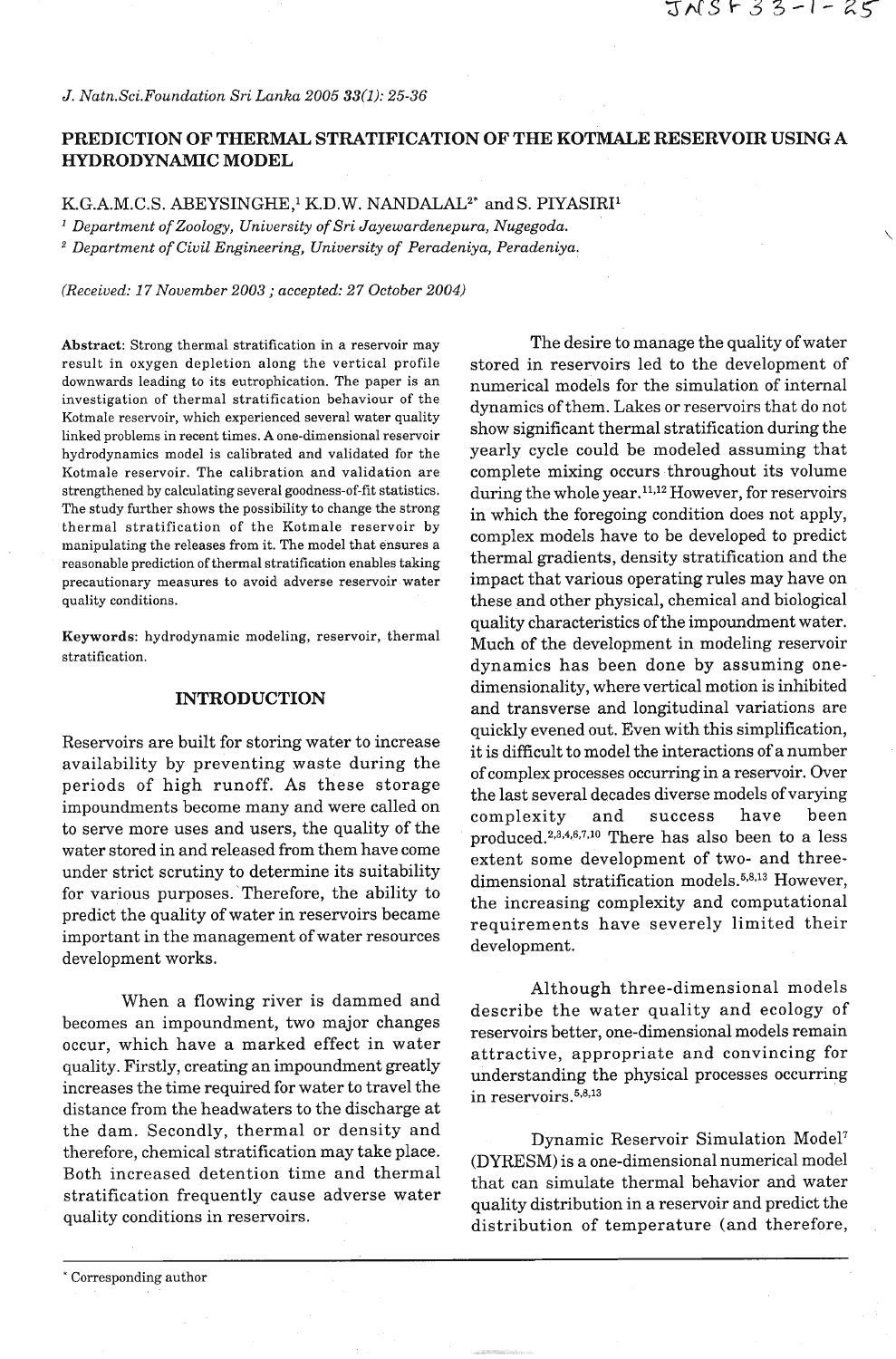density) in reservoirs in response to meteorological forcing, inflow and outflow. The model provides a means of predicting seasonal and inter-annual variability of lakes and reservoirs as well as sensitivity testing to long-term changes in environmental factors or watershed properties.

The Kotmale reservoir, the uppermost reservoir in the comprehensive Mahaweli Development Scheme faced several water quality related problems in the recent past. The ability to predict its temperature distribution, which is closely related to its water quality, would enable precautionary measures to prevent expected poor quality conditions. This paper presents the calibration and validation of DYRESM for the Kotmale reservoir to predict its thermal stratification behavior. Further, the possibility to reduce thermal stratification by manipulating the discharge from the reservoir was also studied.

The paper first presents a brief description of the Kotmale reservoir and its catchment, followed by the descriptions of DYRESM and the statistical methods used in the study. Analysis carried out including calibration and verification of the model for the Kotmale reservoir, a statistical analysis, a study on the impact of releases on reservoir thermal **Sampling stations and major** stratification are provided next. Finally the **inflowing rivers of the Kotmale**  conclusions are given. **reservoir reservoir** 

## **METHODS** & **MATERIALS**

Site Description: The Kotmale reservoir (shown in Figure 1) has been constructed in the upland of Sri Lanka under the Mahaweli Development Scheme mainly for hydroelectric power generation. It is the uppermost reservoir in the reservoir network constructed under that scheme. The general climate of the area around the reservoir is determined by the southwest monsoon from May to September and by the northeast monsoon from November to March. The reservoir receives water from its catchment of approximately 563 **krn2** via three main tributaries Pundalu Oya, Puna Oya and Kotmale Oya. These tributaries, which run through the dense tea estates, bring nutrient rich surface runoff into the reservoir.

The climatological data collected at a recording station located close to the dam was used to describe the climatic conditions around

the reservoir area. Table 1 presents monthly averages of data observed over the period from 1990 to 1999. **As** it shows, the lowest temperatures occured from January to February and highest temperatures from February to April. Rainfall varied considerably during the year. Seasonal variation in wind speed (measured at 2m above ground surface) was small. The mean monthly wind speed was highest in June and lowest in the period from October to December. Monthly variation of evaporation follows the mean temperature and total radiation variations. The average annual evaporation around the Kotmale reservoir was 1442 mm.



The Kotmale reservoir faced several water quality related problems in the recent past. During a severe drought in 1991, the reservoir water-level dropped and a thick bloom of Microcystis aeruginosa was observed in the upstream region. This shifted towards the dam due to wind action covering the whole surface of the reservoir.16 Based on a water quality assessment carried out using water quality data in the Kotmale reservoir from March 1987 to February 1988, Piyasiri<sup>15</sup> concluded that the Kotmale reservoir thermally stratifies and is subjected to oxygen depletion along the vertical profile indicating sensitivity to eutrophication.

## **Hydrodynamic Model: DYRESM**

The assumption of one-dimensionality in DYRESM is based on the density stratification usually found in lakes and reservoirs, which inhibits vertical motions while lateral and longitudinal variation in density are quickly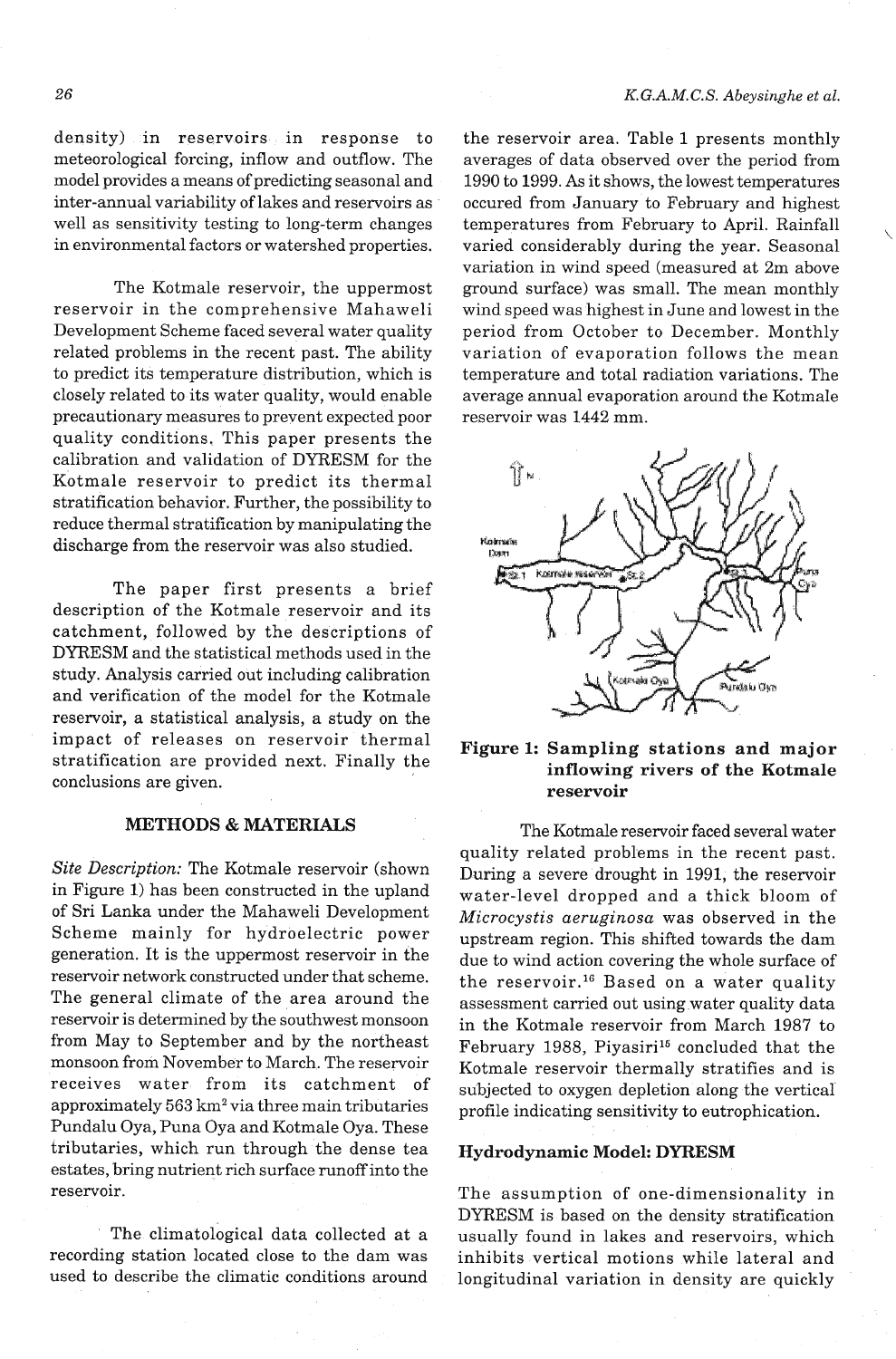|                         | Jan              | Feb           | Mar                         | Apr          | May             | Jun            | Jul | Aug              | Sep               | <b>Oct</b>     | Nov            | Dec            | Total |
|-------------------------|------------------|---------------|-----------------------------|--------------|-----------------|----------------|-----|------------------|-------------------|----------------|----------------|----------------|-------|
| Rainfall (mm)           | 56               | $\frac{1}{4}$ | 80                          | 234          | 329             | 425            | 314 | 232              | 265               | 446            | 285            | 131            | 2886  |
| Temperature             |                  |               |                             |              |                 |                |     |                  |                   |                |                |                |       |
| Average (°C)            | 23               | 23            | 24                          |              |                 |                |     |                  |                   |                |                |                |       |
| Maximum <sup>(°C)</sup> | 28               | 29            | $\mathcal{S}^{\mathcal{O}}$ | 25<br>29     | <b>24 29 29</b> | 33<br>38<br>20 |     | 23<br>26<br>20   | <b>358</b><br>258 | 23<br>27<br>19 | 33<br>27<br>19 | 23<br>27<br>18 | 33 g  |
| Minimum <sup>(°C)</sup> | 17               | 17            | $\frac{8}{10}$              | $\mathbb{S}$ |                 |                |     |                  |                   |                |                |                |       |
| Wind speed (km/h at 2m) | $\overline{5}$ . | 5.5           | 5.5                         | 4.7          | 5.3             | 5.7            | 5.3 | 5.2              | $\overline{5.1}$  | 4.4            | 3.9            | 4.2            | 5.0   |
| Evaporation (mm)        | 137              | 155           | 174                         | 134          | 122             | 103            | 95  | $\Xi$            | 107               | 103            | 102            | $\Xi$          | 1442  |
| Sunshine hours          | 7.5              | 7.8           | 8.8                         | 6.8          | 6.4             | 5.2            | 3.9 | $\overline{5}$ . | 5.5               | 4.6            | 4.7            | 5.7            | 6.2   |

Table 1: Average monthly climatological elements for the period 1990-1999

relaxed by horizontal convection, occurring on time scales shorter than vertical advection. The model has been developed with emphasis on parameterization of the physical processes rather than numerical solution of the appropriate differential equations.

DYRESM uses a Lagrangian Layer Scheme in which the reservoir is represented by a series of horizontal layers of uniform property but of variable thickness. As inflows and outflows enter or leave the reservoir, the affected layers expand or contract and those above move up or down to accommodate the volume change. The vertical movement of layers is accompanied by a thickness change as the layer surface areas change with vertical position in accordance with the reservoir bathymetry. Mixing is modeled by amalgamation of adjacent layers, and the layer thicknesses are dynamically set internally by the model to ensure that for each process, an adequate resolution is obtained.

Even with the assumption of onedimensionality, the vertical density structure is the result of a complex interaction of a number of processes active in lakes and reservoirs. These individual processes are parameterized in DYRESM. The development of DYRESM is described in detail in the literature,  $6,7,14,21$  including descriptions of the process parameterizations. The processes included in the model are surface heat, mass and momentum exchanges, surface mixed layer deepening model, inflow, outflow, mixing in the hypolimnion and bubble plume destratification.

DYRESM has been validated on several lakes and reservoirs; Lake Burragorang (large and deep) during a drought and Prospect reservoir (small and shallow) both located near Sydney, Australia, over a period of 8 years, are two applications18 of it. Its major development and validation was in Wellington reservoir, an irrigation supply reservoir situated in the southwest of Western Australia. A quantitative measure of the performance of the model is given in Patterson *et al.*<sup>14</sup>

The data required for the DYRESM model are daily values of air temperature, relative humidity, wind velocity, solar radiation, rainfall, evaporation, inflow quantity, and outflow quantity.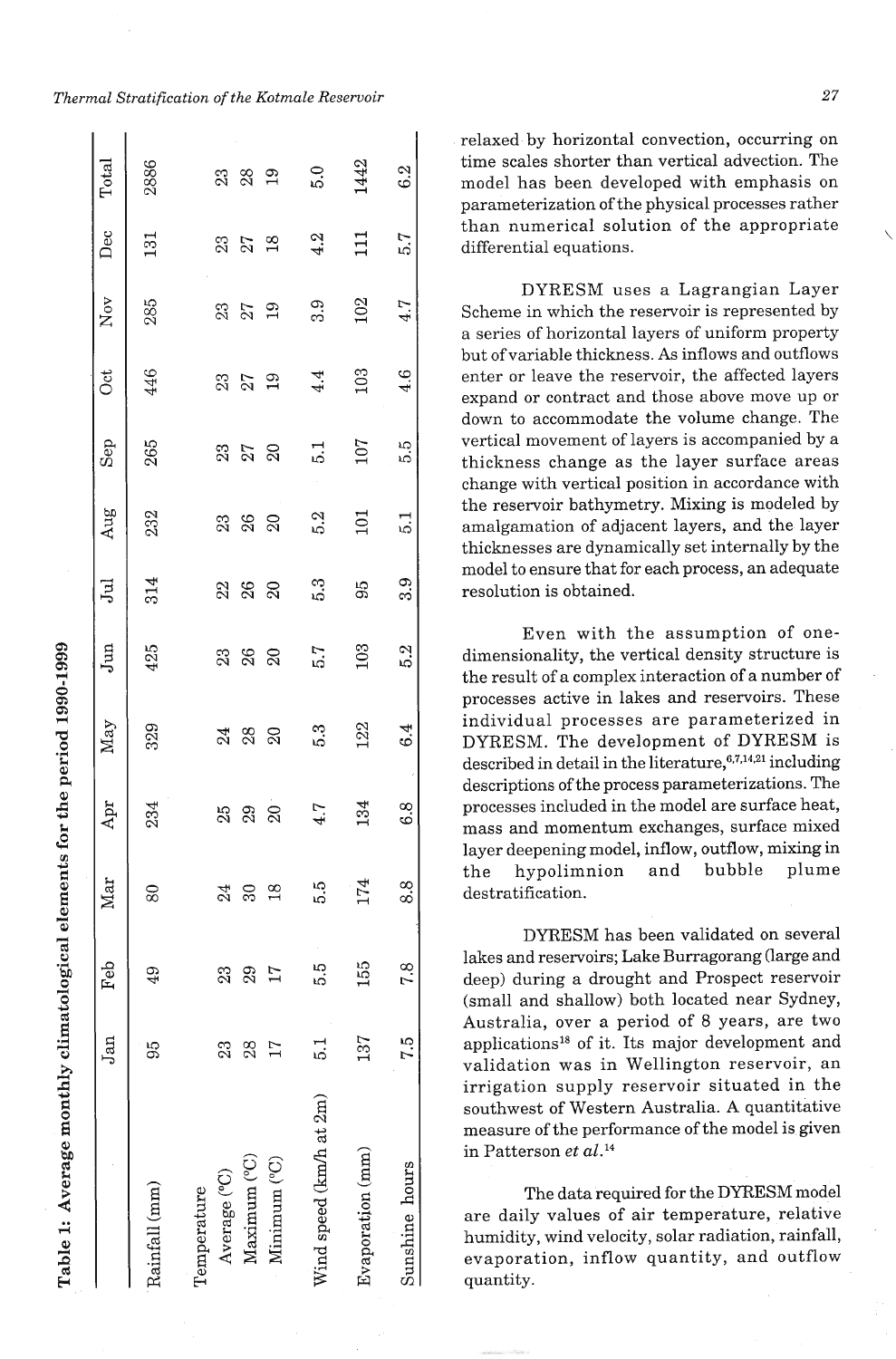**Table 2: General and morphometric characteristics and Physico-chemical data of the Kotmale reservoir** 

| (a) General Characteristics               |                                      |                                                                 |                                  |
|-------------------------------------------|--------------------------------------|-----------------------------------------------------------------|----------------------------------|
| Latitude                                  |                                      | $07^{\circ}$ 03 $^{\prime}$ N to 07 $^{\circ}$ 05 $^{\prime}$ N |                                  |
| Longitude                                 |                                      | 80° 36' E to 80° 41' E                                          |                                  |
| Full supply level (MSL)                   | $703.0 \text{ m}$                    |                                                                 |                                  |
| Extreme flood level (MSL)                 | 704.3 m                              |                                                                 |                                  |
| Minimum operating level                   | 665.0 m                              |                                                                 |                                  |
| Storage capacity                          |                                      |                                                                 |                                  |
| (at Full supply level)                    | 172.9x10 <sup>6</sup> m <sup>3</sup> |                                                                 |                                  |
| (at Minimum operating level)              | 22.2x10 <sup>6</sup> m <sup>3</sup>  |                                                                 |                                  |
| Catchment area                            | $563 \mathrm{~km^2}$                 |                                                                 |                                  |
| Major inflowing rivers                    |                                      | Kotmale Oya, Pundalu Oya, Puna Oya                              |                                  |
| Minor inflowing rivers                    |                                      | Makaduru Oya, Kahahena Ella, Raja Ella,                         |                                  |
| Kuda Oya, Gerande Ella Helaboda Ella-l,   |                                      |                                                                 |                                  |
| Helaboda Ella-ll, Ramboda Ella-l, Ramboda |                                      |                                                                 |                                  |
| Ella-ll                                   |                                      |                                                                 |                                  |
| Outflowing river                          | Mahaweli river                       |                                                                 |                                  |
| (b) Morphometric Characteristics          |                                      | (c) Physio-chemical data                                        |                                  |
| Surface area                              | $6.5~{\rm km}^2$                     | Surface temperature                                             | $21.6 - 28.6$ °C                 |
| Maximum length                            | $6.8 \mathrm{km}$                    | Hypolimnion temperature                                         | 22.73 °C                         |
| Maximum breadth                           | $1.41 \mathrm{km}$                   | Conductivity(surface)                                           | $19 - 199.9$ mS cm <sup>-1</sup> |
| Maximum depth                             | 90 <sub>m</sub>                      | pH(surface)                                                     | $6.05 - 9.2$                     |
| Mean depth                                | 26.8 <sub>m</sub>                    | Transparency(secchi disk)                                       | $0.8 - 3.47$ m                   |
| Shore line (SL)                           | $45 \mathrm{km}$                     | Temperature (inflowing rivers) $18.4 - 21.8$ °C                 |                                  |
| Mean river flow                           | $96 \text{ m}^3/\text{sec}$          |                                                                 | (Right bank)                     |
|                                           |                                      |                                                                 | $19.4 - 23.2$ °C                 |
|                                           |                                      |                                                                 | (Left bank)                      |

*Statistical Analysis (Fit statistics):* The ability of the model to simulate observed conditions was tested with two goodness-of-fit statistics: the root mean squared error (RMSE), and the mean of the relative absolute error (MRAE).

The RMSE is defined as the square root of the mean of the squared difference between observed and simulated values.

$$
RMSE = \sqrt{\frac{I}{n} \sum_{i=1}^{n} (x_{s,i} - x_{o,i})^2}
$$
 (1)

Where,  $x_{s,i}$  and  $x_{o,i}$  are the simulated and

As such, the RMSE is similar to a standard deviation of the error,<sup>19</sup> roughly twothirds of the errors are expected to fall within  $\pm 1$ . RMSE values have the units of the quantity of interest, and lower values indicate a better fit. For the statistic to be relevant, however, one must know the range of the fitted data to determine whether an RMSE indicates an excellent or poor fit.

The MRAE is the mean of the absolute value of relative errors. Lam *et al.9* expressed this statistic as the following, Variables are as defined before.

observed  $i<sup>th</sup>$  values and, n is the sample size. In There are limitations for using the above this analysis, we use the root mean square error equation, specifically, there is poor behaviour of as the measure of error between computed and MRAE at low values of  $x_{o,i}$  and the variability of observed temperatures. the data is not adequately recognized. The MRAE is also constrained if  $x_{o,i}$  is much greater than  $x_{s,i}$ .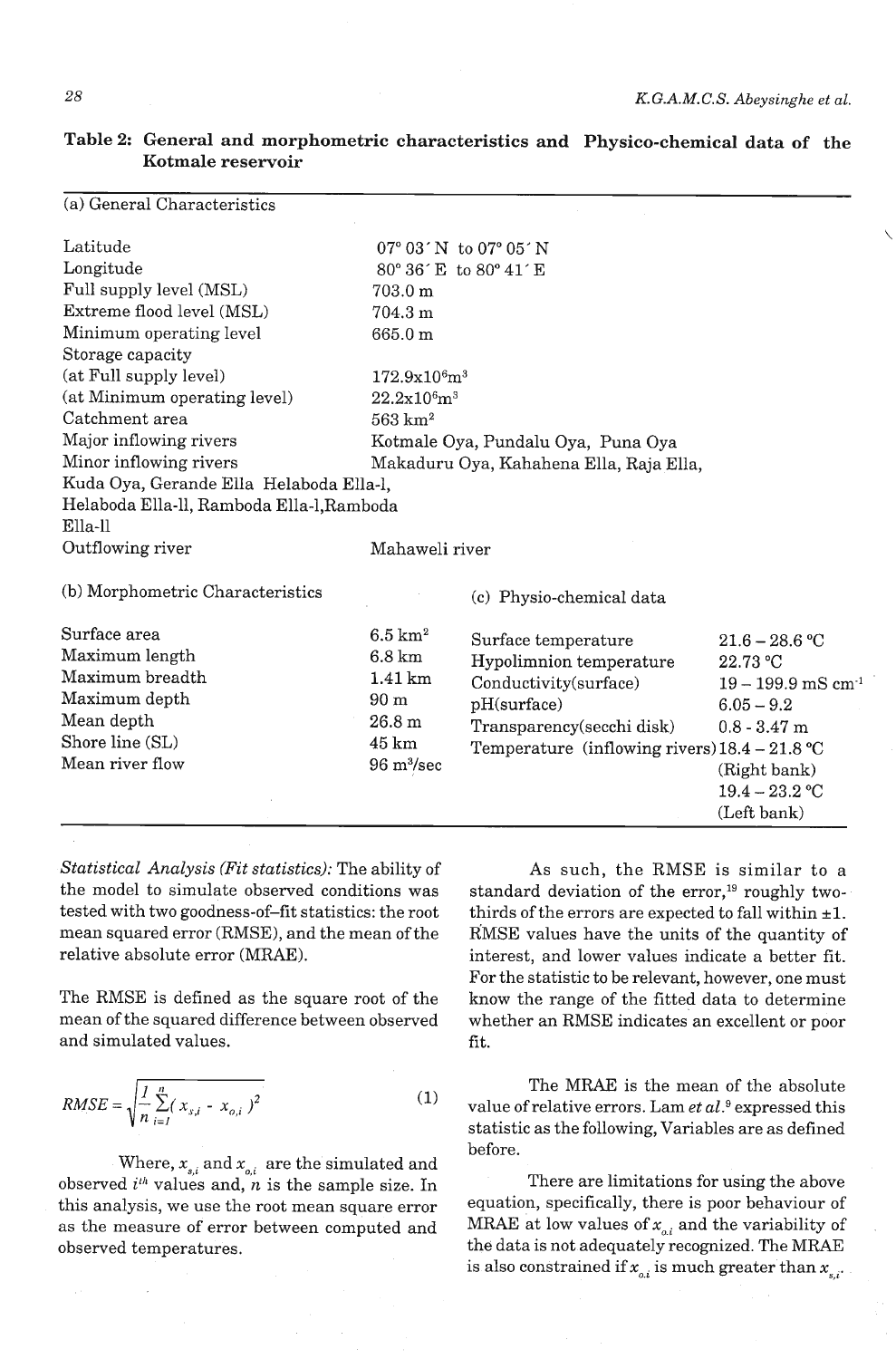However, an advantage of the MRAE is that this statistic is a readily understood comparison and can provide a gross measure of model adequacy and can be useful in comparing models.

$$
MRAE = \frac{1}{n} \sum_{i=1}^{n} \frac{\left| x_{o,i} - x_{s,i} \right|}{x_{o,i}}
$$
 (2)

*Data Collection:* The study area of the reservoir and its tributaries are depicted in Figure 1. Water samples have been collected once a month from three stations St.1, St.2, and St.3, vertically from top to bottom at 10 m intervals. St.1 located closer to the dam is the deepest region in the reservoir. St.3 is close to the major inflowing rivers (Kotmale Oya, Pundalu Oya, Puna Oya), while St.2 is in the middle of the reservoir. Physical, chemical and biological water quality parameters measured in these water samples are temperature, dissolved oxygen concentration, electrical conductivity, pH, chloride, total alkalinity, suspended solids, nitrogen, ammonia, nitrate, nitrite, biological oxygen demand, fluoride, heavy metals, chlorophyll and phytoplankton. This study uses the data collected at the station St.1. These water quality data have been collected through a limnology project at Mahaweli reservoirs by the Department of Zoology, University of Sri Jayawardenapura, Nugegoda.17

The daily values of air temperature, relative humidity, wind velocity, rainfall, evaporation, reservoir inflow quantity, inflow quality and outflow quantity, which are required for the model were collected from the Headworks Administration, Operation and Maintenance unit of the Mahaweli Authority of Sri Lanka. Actual duration of sunshine hours, which were used to estimate solar radiation, were collected from Natural Resource Management Centre at Peradeniya.

#### **RESULTS AND DISCUSSION**

#### **Data for the model**

The DYRESM model for the Kotmale reservoir was calibrated using the data collected during 1995. Except short wave radiation and daily inflow temperatures, all the other data required for the model were available for that year. However, records of daily sunshine duration were available for the area. Using that, the short wave radiation were estimated based on the Angstrom formula<sup>1,20</sup> which relates solar radiation to extraterrestrial radiation and relative sunshine duration.

**Table 3: Parameters of the DYRESM model for the Kotmale reservoir** 

| Parameter                                                        | Value for Kotmale reservoir |
|------------------------------------------------------------------|-----------------------------|
|                                                                  |                             |
| Neutral 10 m aerodynamic drag coefficient                        | $1.3 \times 10^{-3}$        |
| Mean albedo of water                                             | 0.3                         |
| Emissivity of a water surface                                    | 0.97                        |
| Light extinction coefficient                                     | 0.3                         |
| Critical wind speed at 10 m height<br>$\lfloor m s^{-1} \rfloor$ | 4.00                        |
| Time of day for output (in seconds from midnight)                | 43200                       |
| Entrainment coefficient constant                                 | $2.0 \times 10^{-3}$        |
| Bubbler entrainment coefficient                                  | 0.006                       |
| Buoyant plume entrainment coefficient                            | 0.083                       |
| Shear production efficiency                                      | 0.06                        |
| Potential energy mixing efficiency                               | 0.20                        |
| Wind stirring efficiency                                         | 0.06                        |
| Effective surface area coefficient                               | $1.0E + 07$                 |
| Vertical mixing coefficient                                      | 200                         |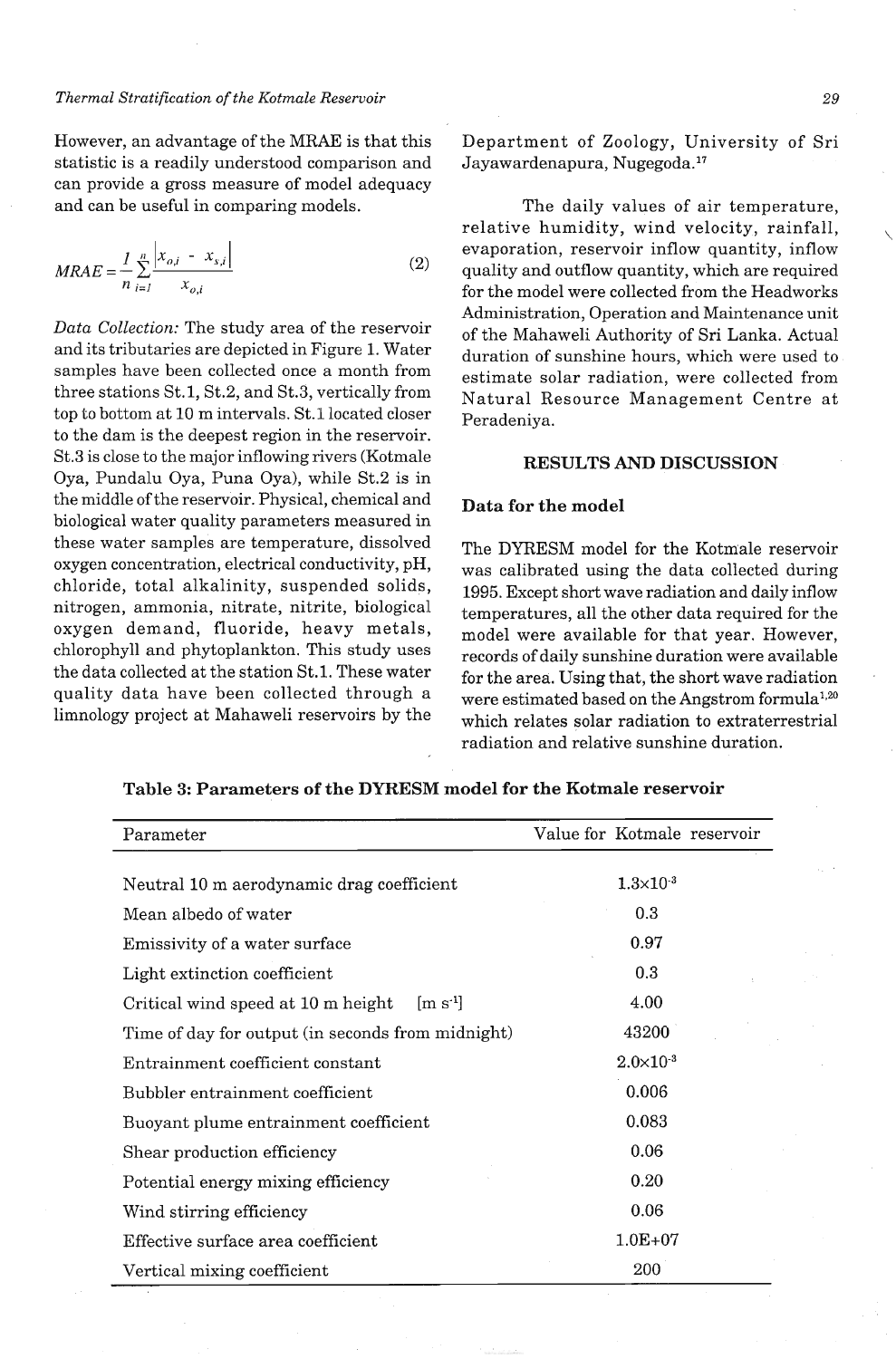Maximum possible duration of sunshine hours and extraterrestrial radiation for different latitudes listed in FA0 publication No.56 were adopted in the study.<sup>1</sup> The constants in the Angstrom formula were obtained from the modified Fre're curves for Sri Lanka by Samuel.20 Daily inflow temperatures were estimated as the average of the air temperatures during the 4 days preceding the date of the inflow entering the reservoir, as suggested by the model developers.

Initial reservoir water level, temperature and salinity are required to start a simulation. Initial water level was set to the observed water level of the reservoir on the first day of the simulation period. Observed water temperature and salinity profiles at St.1 on that day were available for the initial condition of the reservoir.

## **Model parameters**

The model parameters are given in Table 3. However, many of them cannot be measured directly and were obtained by a trial and error procedure of comparing the temperature obtained from the model DYRESM simulations with observations. Most of the hydrodynamic and thermal processes in a reservoir are simulated in the DYRESM model. The mean albedo of water, emissivity of water surface and light extinction coefficient were found to be very sensitive parameters, while the other parameters were relatively insensitive.

## **Reservoir mass balance**

The model gives the reservoir water level during the simulation period. Comparison with the observed reservoir water levels during the simulation period from  $19<sup>th</sup>$  January to  $31<sup>st</sup>$ December, 1995 shows good agreement as evident from Figure 2. RMSE between measured and simulated water levels was 0.133 m. The difference between the measured and simulated water levels ranged from -0.56 m to 0.53 m with a mean difference of 0.076 m.

## **Temperature variation**

Near-surface and near-bottom (50 m below water surface) water temperatures obtained from the model DYRESM at the calibration were compared with the observed values in Figure **3.** Simulated near-surface and near-bottom water temperatures

were generally within 1°C of the corresponding observed values indicating a good fit. Differences between simulated and observed values ranged from **-1.3"C** to 1.2"C and the average difference was  $0.5$ °C.



**Figure 2: Observed and simulated water levels of the Kotmale reservoir during calibration** 



# **Figure 3: Observed and simulated nearsurface and near-bottom water temperatures of the Kotmale reservoir at St.1 during calibration**

The DYRESM simulated water temperatures (84 observations) for January through December 1995 were compared with corresponding observed values for St.1 during the calibration stage to decide the model parameter values. Figure 4 presents the comparison, which indicates a very good fit. Measured water temperatures ranged from 22.2"C to 28.1°C. Differences between measured and simulated temperatures ranged from -1.2"C to 1.5"C with a RMSE of 0.47"C. The MARE between measured and simulated water temperatures was 2.18% of the observed values. Eighty eight percent of the simulated temperatures were within 1°C of the measured temperature.

The monthly goodness of-fit statistics between observed and simulated temperatures for the calibration period are given in Table 4. These two fit-statistics have been used to investigate the suitability of models in simulating real situations in many areas. Rounds and Wood<sup>19</sup> examined the fitness of a water quality model developed for a river based on them.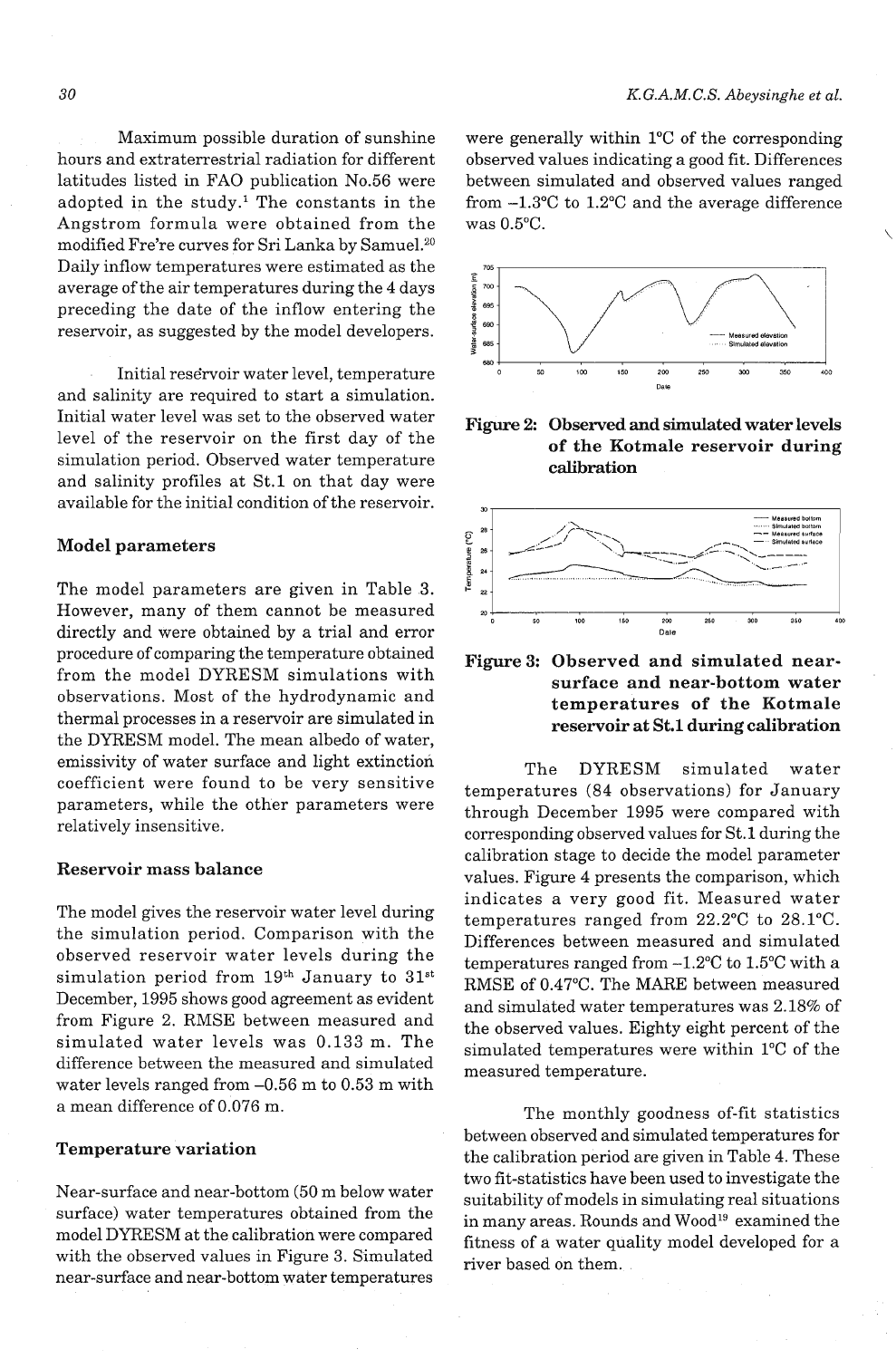

**Figure 4: Observed and simulated vertical profiles of water temperature of the Kotmale reservoir at St.1 from January 19 to December 28,1995** 

**Table 4: Goodness-of-fit statistics between observed and simulated temperatures during the calibration period** 

|                       |           |          |           |           |                         |           |                       | Calibration year 1995   |            |                         |                         |           |      |
|-----------------------|-----------|----------|-----------|-----------|-------------------------|-----------|-----------------------|-------------------------|------------|-------------------------|-------------------------|-----------|------|
|                       | Jan<br>19 | Feb<br>9 | Mar<br>21 | Apr<br>5  | May<br>25               | Jun<br>3. | $_{\text{Jul}}$<br>25 | Aug<br>21               | Sep-<br>25 | Oct<br>31               | Nov.<br>16              | Dec<br>28 | Mean |
| $RMSE(\pm ^{\circ}C)$ | 0.008     | 0.195    | 0.667     | 0.854     | $0.372$ $0.347$ $0.145$ |           |                       | 0.710                   | 0.782      | 0.742                   | $0.698$ $0.170$ $0.474$ |           |      |
| $MRAE(\%)$            | 0.226     | 1.558    | 3.000     | $3.022\,$ | $1.868\,$               |           |                       | 1.615 0.913 3.286 3.169 |            | 2.874 3.304 1.273 2.176 |                         |           |      |

In summary;  $0.008$  ≤ RMSE (±°C) ≤ 0.854, 0.226 ≤ MRAE (%) ≤ 3.304

The monthly goodness of-fit statistics between observed and simulated temperatures for the calibration period are given in Table 4. These two fit-statistics have been used to investigate the suitability of models in simulating real situations in many areas. Rounds and Wood<sup>19</sup> examined the fitness of a water quality model developed for a river based on them.

## **Sensitivity analysis**

Sensitivity analysis is the determination of the effects of small changes in calibrated model parameters on model results. Many simulations

were conducted as a component of the model calibration. Results from these simulations form the basis for the sensitivity analysis.

Of the hydraulic and thermal parameters in Table 3, simulated temperatures were most sensitive to changes in the emissivity of water surface (EWS), mean albedo of water (MAW) and light extinction coefficient (LEC). Figure 5 presents the results of this analysis based on temperature profiles on the days 21 March, 3 June, 25 September and 28 December in the year 1995. The epilimnetic temperature is very sensitive to EWS and MAW and less sensitive to LEC, while the hypolimnetic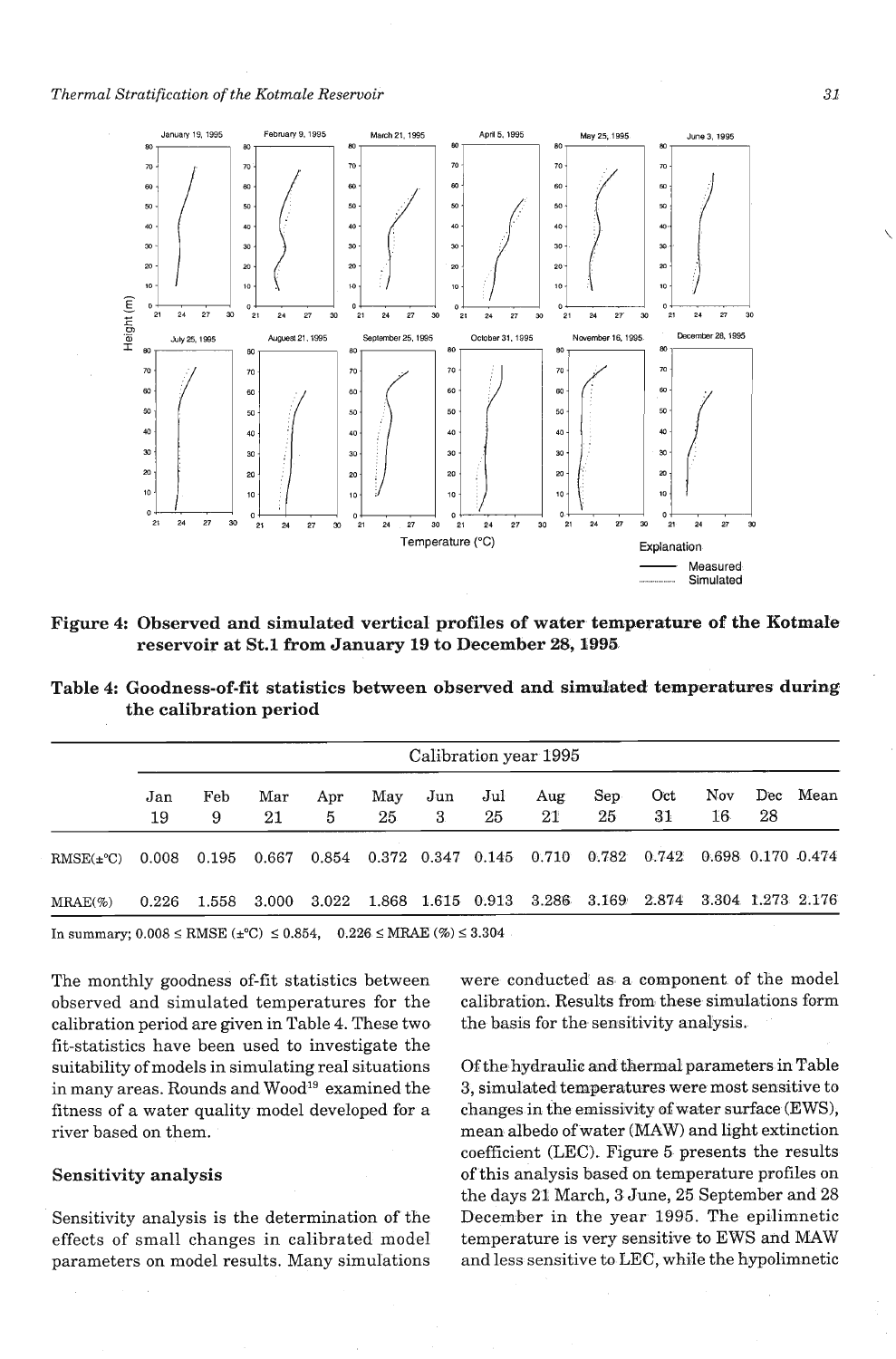

# **Figure 5: Sensitivity analysis of DYRESM parameters, mean albedo of water, emissivity of a water surface and light extinction coefficient based on the temperature profiles of 21/3/1995,3/6/1995, 25/9/1995 and 28/12/1995**

temperature shows a less sensitivity to these three parameters. Low MAW values seem to be over predicting reservoir vertical mixing. The results on 25 September shows that the model sometimes predicts more mixing compared to the actual behavior.

# **Model verification**

To verify the accuracy of the parameters of the model calibrated using the data in the year 1995, the reservoir was simulated for the year 1996 and the results were compared with the observed temperatures.

Figure 6 presents the comparison of simulated and observed water temperatures at the near-surface and near-bottom (50 m below water surface) of the Kotmale reservoir. Simulated near-surface and near-bottom water temperatures were generally within 1°C of the corresponding observed values. Differences between simulated and measured values ranged from -1.3"C to 1.2"C and the average difference was *0.5"C.*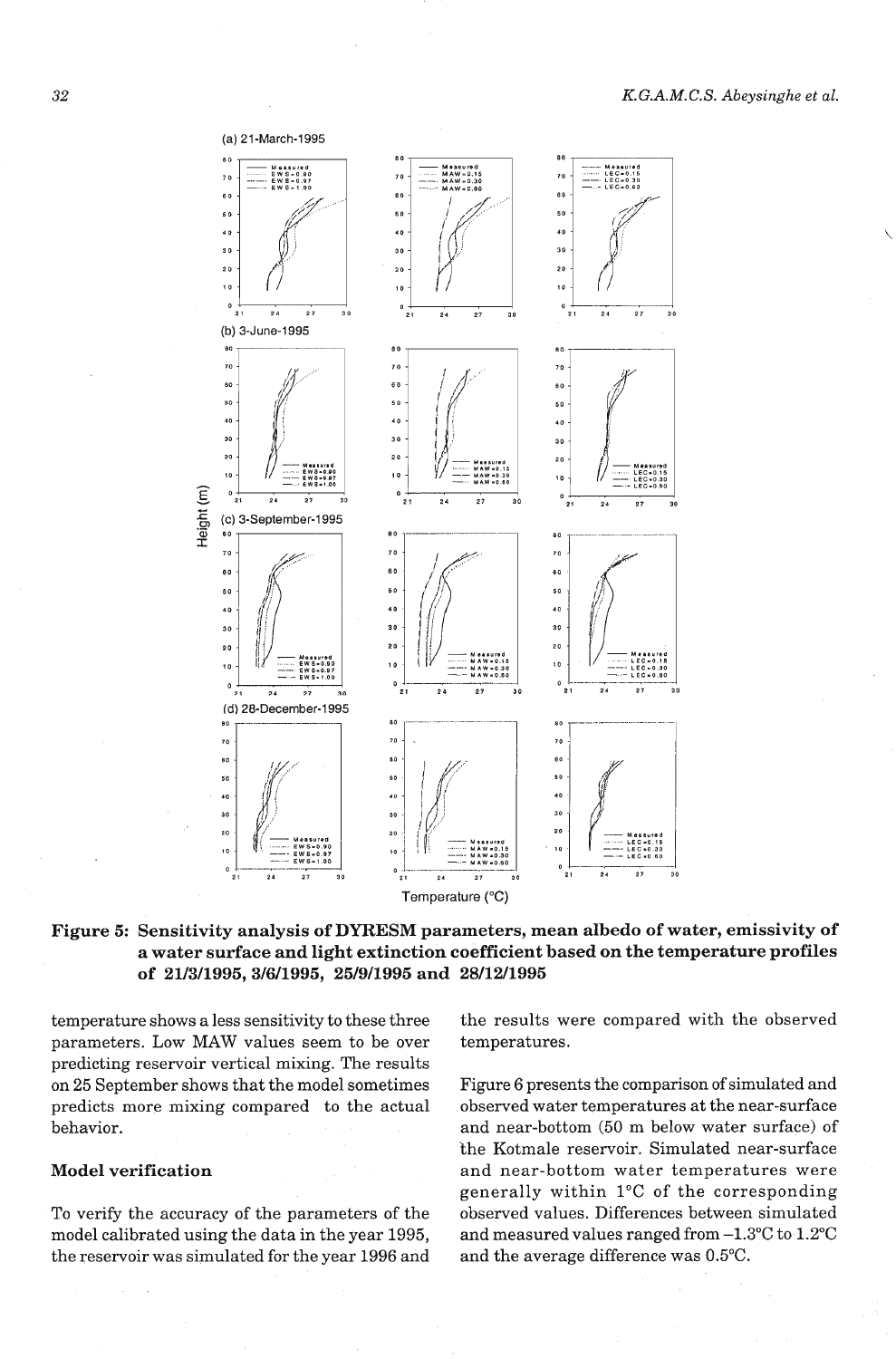*Thermal Stratification of the Kotmale Reservoir* 





Figure 7 presents the isotherms of the Kotmale reservoir during the verification period. The isotherms resulting from the DYRESM model shown in Figure 7(b) are very similar to the observed isotherms in Figure  $7(a)$ . These figures reveal the fact that the Kotmale reservoir was thermally stratified throughout the year 1996. During the dry months, February to May, it is very strongly stratified.



Further, Figure 8 presents the comparison of all observed water temperatures (64 observations) for February through December 1996 with corresponding simulated values for St. **1.** Observed water temperatures in 1996 ranged from 20.5"C to 28.1°C. Differences between measured and simulated temperatures ranged from  $-1.8$ °C to 1.6"C with a RMSE of 0.65"C. The MRAE between measured and simulated water temperature was 2.67% of the observed values, indicating a good calibration of the model. Eighty six percent of the simulated temperatures were within 1°C of the measured temperature. Simulated water temperatures during the 1996 verification period, like the 1995 calibration period, provided an excellent simulation of water temperature in the Kotmale reservoir, with most simulated values within plus or minus 1°C of the observed value.

For the verification period, fit statistics are as follows. The monthly goodness of-fit statistics between observed and simulated temperatures are given in Table 5.

## **Impact of releases on thermal stratification**

The Kotmale reservoir is observed to be stratified throughout the year. Stratification can cause adverse water quality conditions in the reservoir. by the manipulation of withdrawal from the Kotmale reservoir was of interest. Withdrawals from the reservoir were changed during the first three months of the year 1996 to study the change **ma** in the stratification that would occur in the reservoir. Initially, the withdrawals during the **Figure 7: Comparison of isotherms in the first three months were increased by 25% to study**<br>**Kotmale reservoir - Validation the impacts on stratification**. Figure 9 shows the **Kotmale reservoir - Validation** the impacts on stratification. Figure 9 shows the year 1996 **year 1996** thermal stratification in the reservoir throughout

**Table 5: Goodness-of-fit statistics between observed and simulated temperatures during the verification period** 

|                    |       |       |       |       |       |       | verification year 1996 |       |       |       |             |       |
|--------------------|-------|-------|-------|-------|-------|-------|------------------------|-------|-------|-------|-------------|-------|
|                    | Feb   | Mar   | Apr   | May   | Jun   | Jul   | Aug                    | Sep   | Oct   | Nov   | Dec         | Mean  |
|                    | 13    | 29    | 26    | 28    | 28    | 23    | 23                     | 18    | 17    | 28    | 18          |       |
| RMSE<br>$(\pm$ °C) | 0.019 | 0.742 | 0.697 | 1.363 | 0.236 | 0.883 | 0.683                  | 0.644 | 0.917 | 0.496 | 0.488       | 0.652 |
| MRAE<br>$(\%)$     | 0.398 | 2.344 | 2.024 | 3.494 | 1.727 | 4.049 | 3.484                  | 3.095 | 3.942 | 2.842 | 1.983 2.671 |       |

In summary,  $0.019 \leq RMSE (\pm C) \leq 1.363$ ,  $0.398 \leq MRAE (\%) \leq 4.049$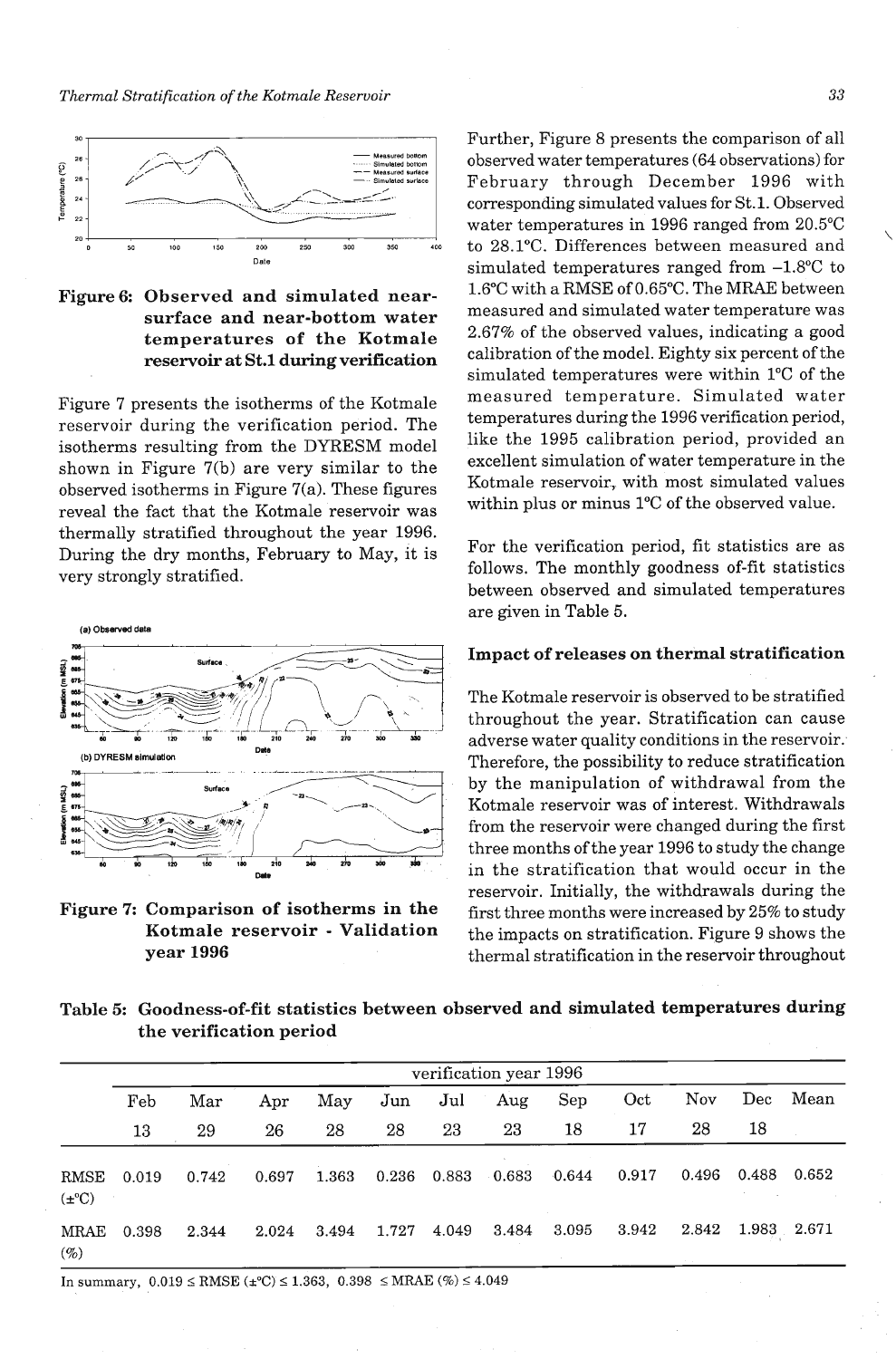

# Figure 8: Observed and simulated vertical profiles of water temperature of the Kotmale reservoir at St.1 during verification

the year obtained from the simulation with the model DYRESM.



Figure 9: Isotherms in the Kotmale reservoir with increased withdrawals

Its comparison with Figure 7 indicates that the thermal stratification is slightly reduced in the months during which withdrawals have been changed. However, in the second half of the year, the stratification has been reduced considerably.

Subsequently, a change to the reservoir stratification due to a reduced withdrawal from the reservoir was studied. Figure 10 presents thermal isolines when the withdrawals from the reservoir during the first three months were reduced by 25%.

The figure depicts a considerable reduction in the thermal stratification due to a reduction in the withdrawals. Specially, during the second half of the year a sharp reduction starting with a reservoir mixing in June is observed to be occurring in the Kotmale reservoir. These observations indicate the possibility to change the stratification of the reservoir by the manipulation of the withdrawals from the reservoir, which can be used to reduce expected undesirable water quality conditions.





## **CONCLUSIONS**

A one-dimensional hydrodynamic model, DYRESM, was calibrated and verified for the simulation of thermal stratification of the Kotmale reservoir. The model predicted thermal stratification in the reservoir with fair precision. Predictions of the onset of stratification, surface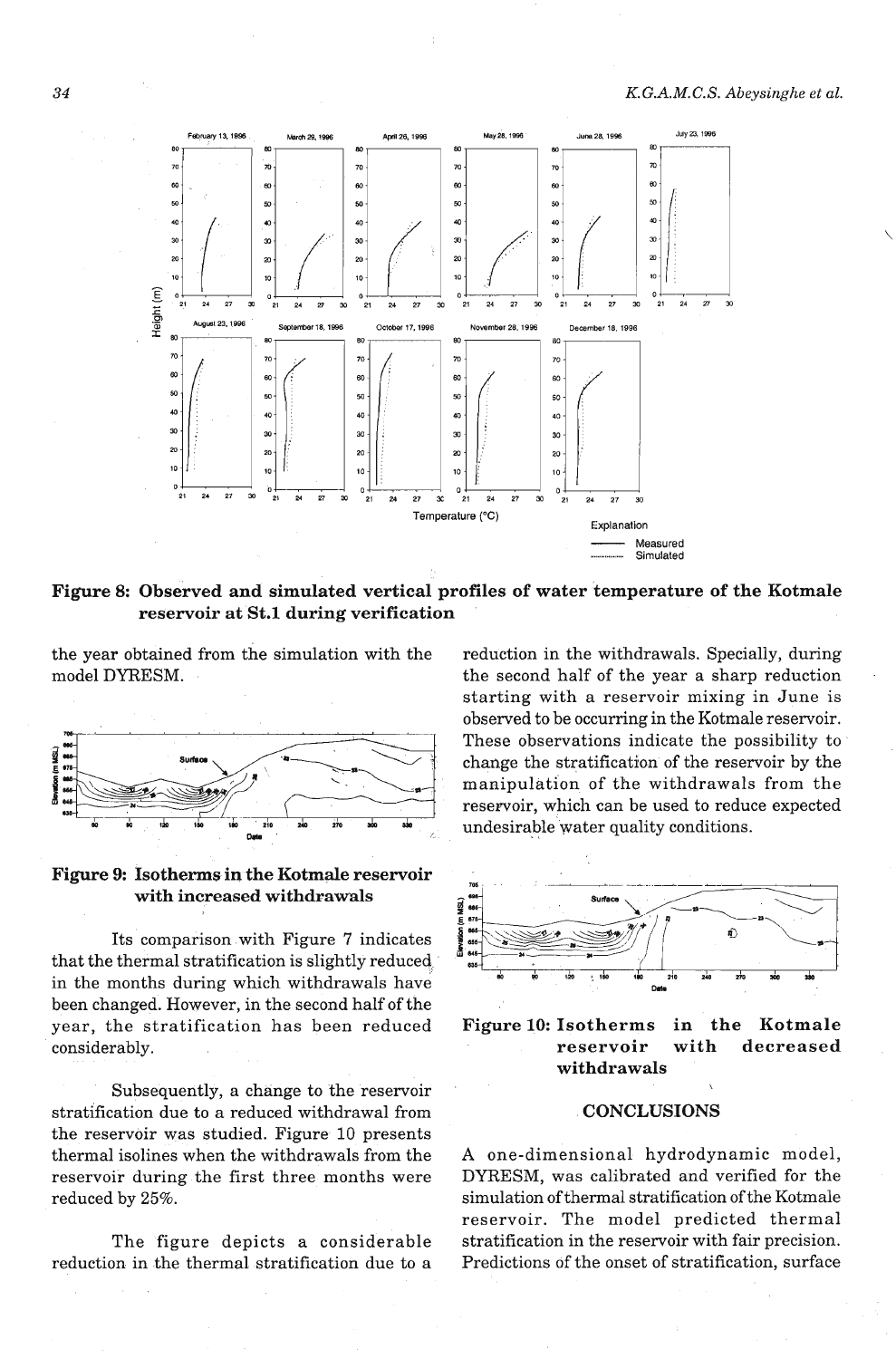## *Thermal Stratification of the Kotmale Reservoir*

temperature, hypolimnetic temperature and mixed-layer depths were all in agreement with the observations. The quantitative and qualitative criteria of model prediction showed that the model could simulate the annual dynamics reasonably well. The Kotmale reservoir was observed to be thermally stratified throughout the year.

The model enables the prediction of thermal stratification in the reservoir body using data that can be collected easily, such as climatological data and reservoir inflow quantity and quality. This could avoid continuous expensive reservoir water quality monitoring programmes.

Since thermal stratification in a reservoir determines the water quality in a reservoir body, the model enables predicting adverse effects with respect to water quality in the reservoir. In such situations, reservoir managers will be able to take precautionary measures by controlling stratification in the reservoir by manipulating withdrawals. The study, based on two different withdrawal patterns, has shown that stratification in the Kotmale reservoir could be altered by manipulating the withdrawal. Thus, the impact of many alternative operational patterns on thermal stratification in the reservoir could be studied with the help of the model in advance to avoid adverse water quality conditions in the reservoir as well as in water supplied from the reservoir.

## **Acknowledgement**

Financial support provided (RG/2001/E/01) by the National Science Foundation, provision of data by Headworks Administration, Operation and Maintenance unit of the Mahaweli Authority, and Natural Resource Management Centre, Peradeniya and permission to use the DYRESM model by University of Western Australia are gratefully acknowledged.

# **References**

1. Allen R.G., Pereira L.S., Raes D. & Smith M. (1998). Crop evapotranspiration - Guidelines for computing crop water requirements. *FA0 Irrigation and drainage paper 56, FAO, Rome.* 

- $\overline{2}$ . Dake J.M.K. & Harleman D.F.R. (1969). Thermal stratification in lakes-analytical and laboratory studies. *Water Resources Research 5:* 484-495.
- Hostetler S. W. & Bartlein P.J. (1990). \ 3. Simulation of lake evaporation with application to lake level variations of Harney-Malheur, Oregon. *Water Resources Research* 26: 2603-2612.
- Huber W. C., Harleman D. R. F. & Ryan  $4.$ P.J. (1972). Temperature prediction in stratified reservoirs. *Journal of Hydraulics Division, ASCE* 98: 645-665.
- 5. Hamilton D. P. & Schladow S.G. (1997). Prediction of water quality in lakes and reservoirs. Part I. Model description. *Ecological Modeling* 96: 91-110.
- Imberger J., Patterson J. C., Hebbert B. &  $6.$ Loh I.C. (1978). Dynamics of reservoir of medium size. *Journal of the Hydraulic Division, ASCE* 104(HY5):725-743.
- 7. Imberger J. & Patterson J.C. (1981). A dynamic reservoir simulation model-DYRESM: 5, In: *Transport Models for Inland and Coastal Waters,* (Ed. H.B. Fisher) Academic Press Inc., New York, USA, pp.310-361.
- 8. Joehnk K. D. & Umlauf L. (2001). Modeling the metalimnetic oxygen minimum in a medium sized alpine lake. *Ecological Modeling* 136: 67-80.
- Lam D.C.L., Schertzer W.M. & Fraser A.S. 9. (1983). Simulation of Lake Erie water quality responses to loading and weather variations, *IWD Scientific Series No.134,*  National Water Research Institute, Canada Centre for Inland Waters, Burlington, 232p.
- Markofsky M. & Harleman D.R.F. (1973).  $10.$ Prediction of water quality in stratified reservoirs, *Journal of the Hydraulic Division ASCE* **99(HY5):** 729-745.
- Nandalal K.D.W. (1995). Reservoir 11. management under consideration of stratification and hydraulic phenomena. *PhD Dissertation,* Department of Water